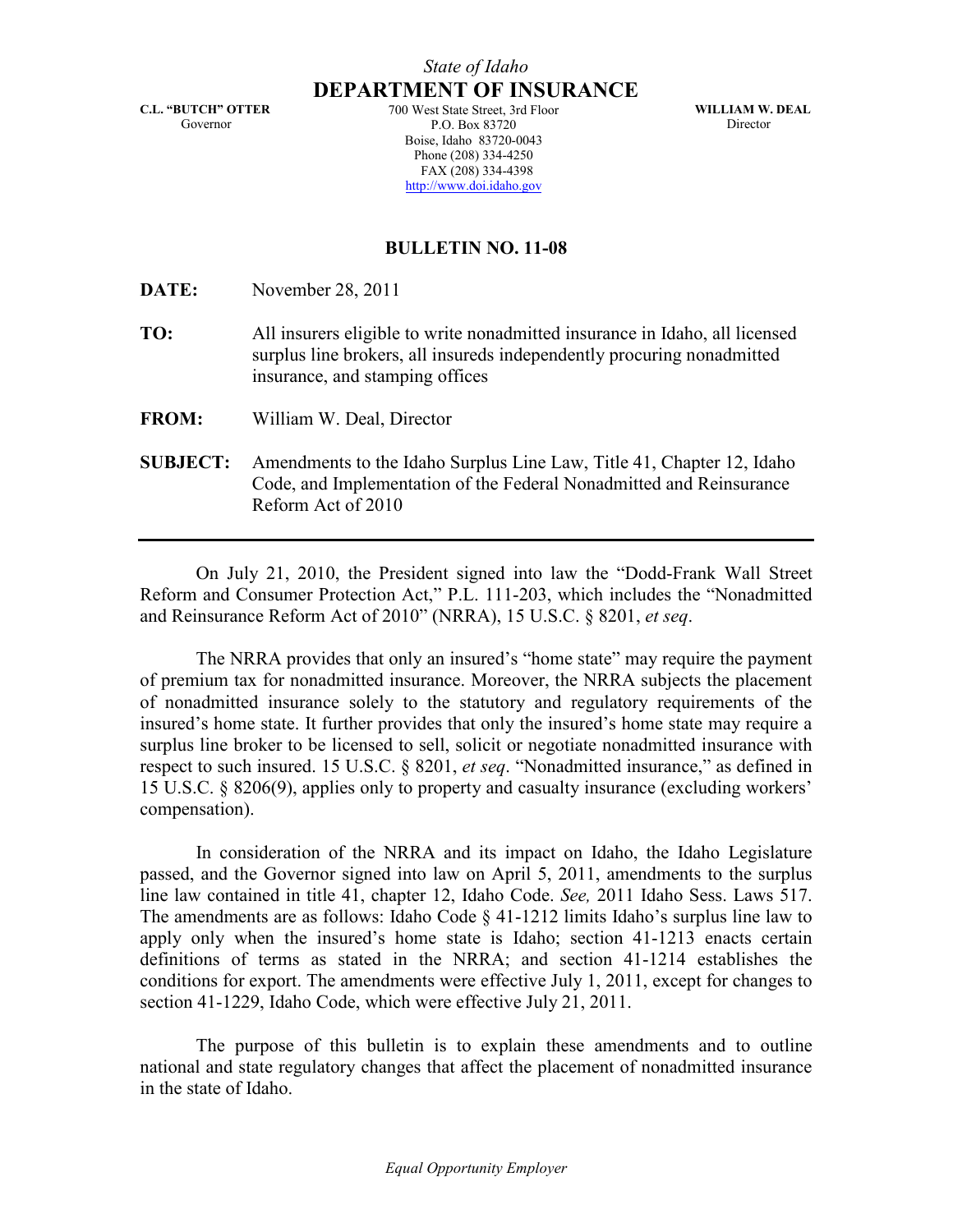### WHAT IS THE SCOPE OF THE NRRA?

The NRRA states that "the placement of nonadmitted insurance is subject to the statutory and regulatory requirements solely of the insured's home state" and that the NRRA "may not be construed to preempt any state law, rule, or regulation that restricts the placement of workers' compensation insurance or excess insurance for self-funded workers' compensation plans with a nonadmitted insurer." 15 U.S.C. § 8201, et seq. (P.L. 111-203). The NRRA does not expand the scope of the kinds of insurance that an insurer may write in the nonadmitted insurance market, and each state continues to determine what kinds of insurance an insurer may write in that state. The NRRA preempts certain state laws with respect to nonadmitted insurance but does not have any impact on insurance offered by insurers licensed or authorized in this state.

# WHAT IS THE INSURED'S HOME STATE FOR PURPOSES OF A PARTICULAR PLACEMENT?

Idaho is the insured's home state if the insured's principal place of business is maintained here or, in the case of an individual, the individual's principal residence is here. If Idaho is considered the insured's home state, only Idaho's requirements regarding the placement of such business will apply. If 100% of the insured risk is located outside of Idaho, then the insured's home state is the state to which the greatest percentage of the insured's taxable premium for that insurance contract is allocated. See, 15 U.S.C. § 8201, et seq.

If more than one insured from an affiliated group is a named insured on a single nonadmitted insurance placement, Idaho will be considered the home state for that placement when Idaho is the home state of the member of the affiliated group having the largest percentage of premium attributed to it under such insurance contract.

### HOW WILL THESE RULES BE APPLIED?

New and renewal policies with an effective date prior to July 1, 2011, will be subject to the laws and regulations of Idaho and other jurisdictions, as applicable, as of the policy effective date. The laws and regulations of Idaho and other jurisdictions, as applicable, as of the policy effective date will also apply to any modification to that policy during the policy period, such as all endorsements (including risk- and premiumbearing endorsements), installment payments and premium audits. New and renewal policies with an effective date on or after July 1, 2011, and any modifications thereto, will be subject only to the laws and regulations of Idaho if Idaho is the home state of the insured. In addition, on and after July 21, 2011, the allocation of premium tax will change in accordance with the newly amended section 41-1229, Idaho Code. The tax rate of 1.5% will remain the same.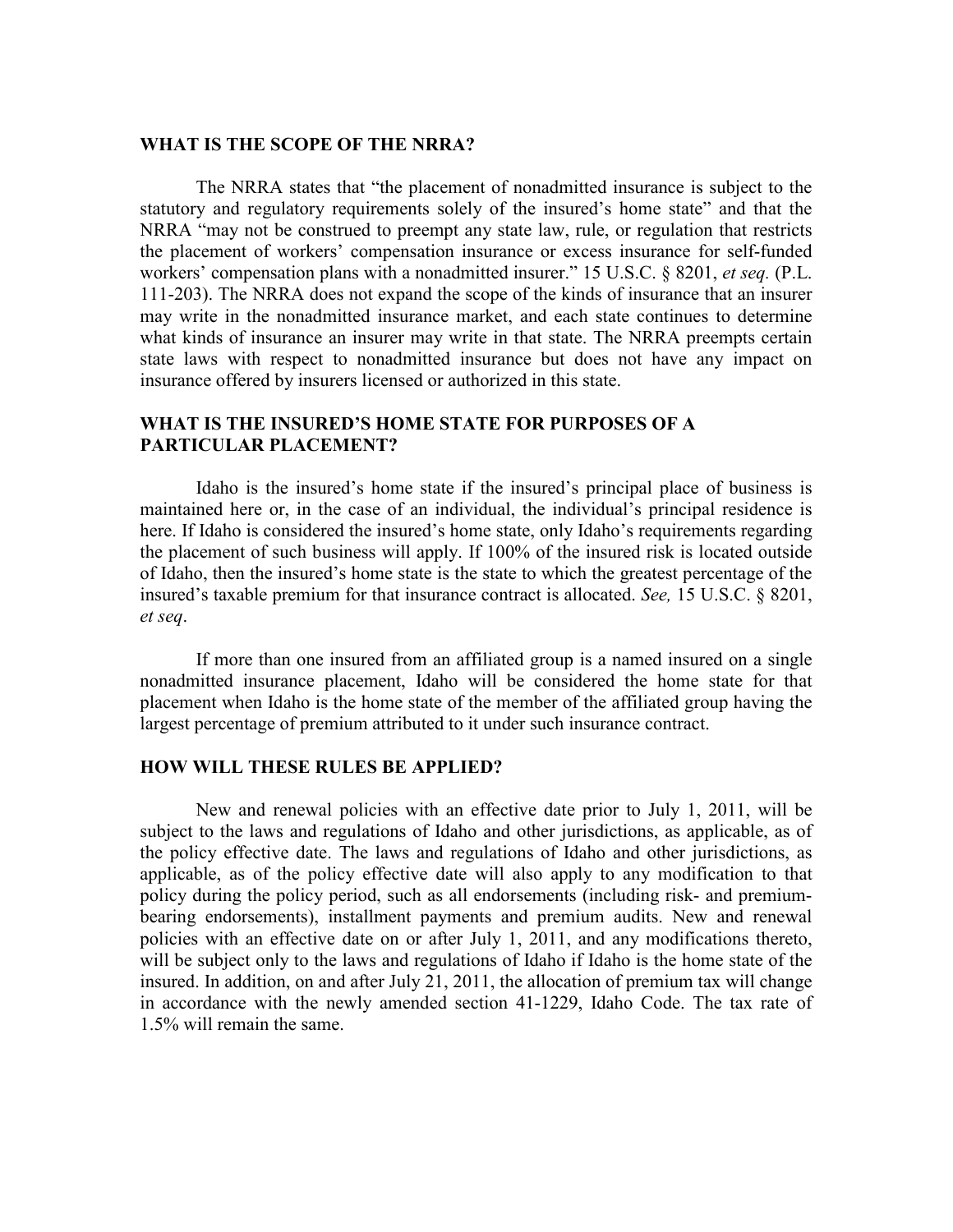### WHAT ARE THE REQUIREMENTS FOR PREMIUM TAX ALLOCATION AND PAYMENT IN IDAHO?

As of July 21, 2011, the NRRA permits only the insured's home state to require the payment of premium tax for nonadmitted insurance. Until July 21, 2011, the laws and regulations of the state of Idaho and other jurisdictions, as applicable, apply to premium tax due on multi-state placements.

The Idaho tax rate and allocation should be applied to new and renewal policies with an effective date on or after July 21, 2011, when Idaho is the insured's home state. The Department of Insurance will issue additional bulletins if and when Idaho begins participating in a tax sharing arrangement.

On and after July 21, 2011, the following process and tax rate will be applicable in Idaho in accordance with section 41-1229, Idaho Code:

- (1) On or before the first day of March of each year each broker shall remit to the director a tax on the premiums, exclusive of sums collected to cover federal and state taxes and examination fees, on surplus line insurance subject to tax transacted by [the broker] with unauthorized insurers during the preceding calendar year as shown by his annual statement filed with the director, and at the rate of one and five-tenths percent (1.5%). Such tax shall be in lieu of all other taxes upon such insurers with respect to the business so reported.
- (2) For property and casualty insurance other than worker's compensation insurance, if Idaho is the insured's home state, then the tax so payable shall be computed upon the entire premium under subsection (1) of this section, without regard to whether the policy covers risks or exposures that are located in Idaho. For all other lines of insurance, if a surplus line policy covers risks or exposures only partially in Idaho, the tax so payable shall be computed upon the proportion of the premium that is properly allocable to the risks or exposures located in Idaho.

### WHAT ARE THE LICENSE REQUIREMENTS FOR BROKERS?

Only the insured's home state may require a surplus line broker to be licensed to sell, solicit or negotiate nonadmitted insurance with respect to a particular placement. If Idaho is the insured's home state, the surplus line broker must be licensed in Idaho. The NRRA provides that Idaho may continue to collect licensing fees for surplus line brokers after July 21, 2012, because Idaho participates in the National Association of Insurance Commissioners' (NAIC) national insurance producer database, otherwise known as the National Insurance Producer Registry. See, 15 U.S.C. § 8201, et seq.

A nonresident person who sells, solicits or negotiates a surplus line insurance contract for commercial property and casualty risks primarily located in another state,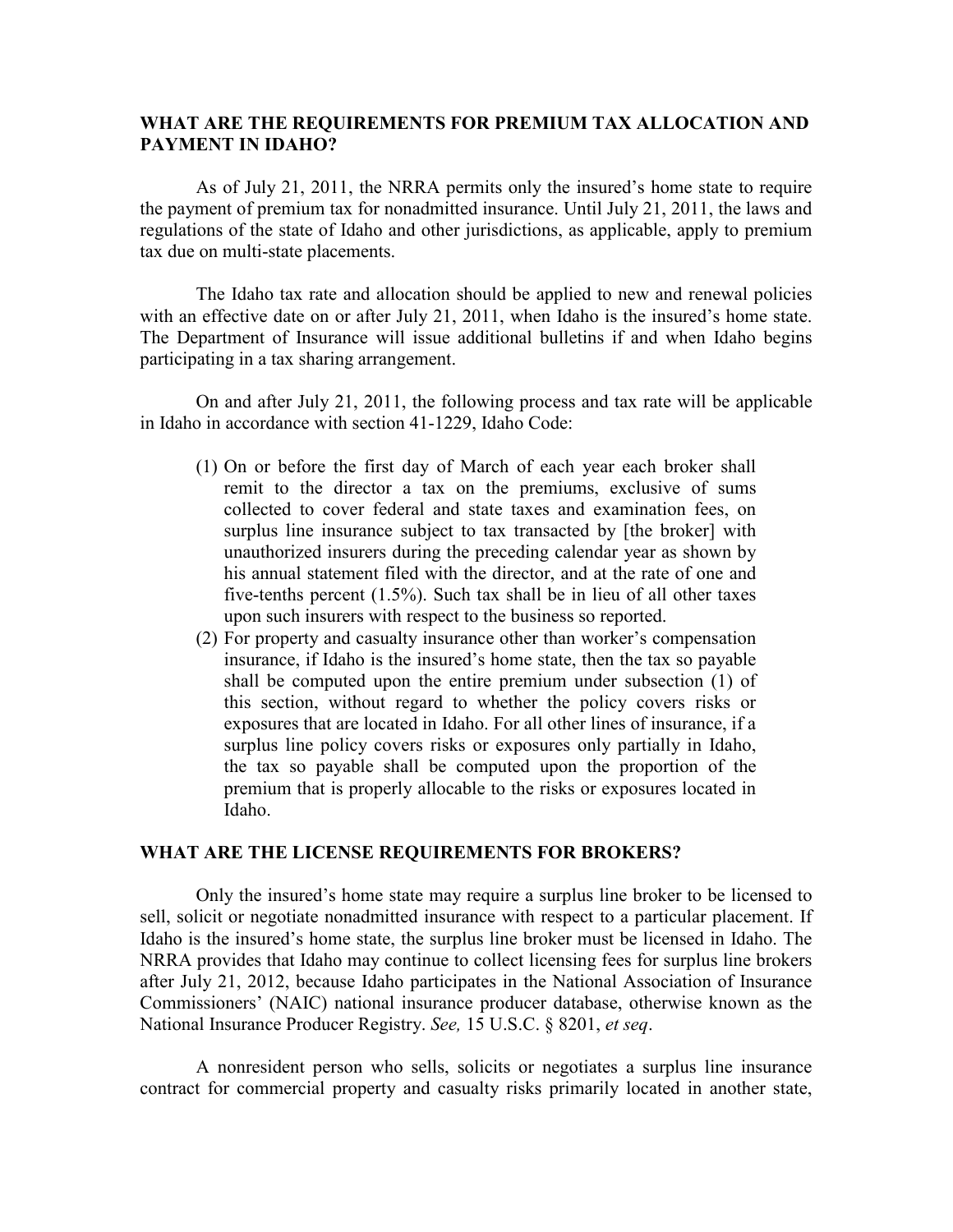where that person is properly licensed as a producer and the policy covers commercial property and casualty risks in Idaho, does not need to be licensed as an Idaho surplus line broker. See, Idaho Code § 41-1005(2)(f).

Where a diligent search is not required, Idaho allows a nonresident person to apply for a surplus line broker's license without obtaining the underlying Idaho producer's license, as explained below.

## WHEN IS A DILIGENT SEARCH REQUIRED OR NOT REQUIRED?

The full amount or kind of insurance required must not be procurable from insurers who are authorized to do business in Idaho. The amount of insurance on risks located in Idaho exported shall only be the excess over the amount procurable from authorized insurers in Idaho unless the excess is not available without support from other coverages—provided that a diligent search is completed among insurers authorized in Idaho to transact and actually write that particular kind and class of insurance. See, Idaho Code § 41-1214(4).

Exempt Commercial Purchaser. On and after July 1, 2011, a surplus line broker seeking to procure or place nonadmitted insurance on behalf of an "exempt commercial purchaser" is not required to perform a diligent search if:

- (1) The broker has disclosed to the exempt commercial purchaser that insurance may or may not be available from the admitted market that may provide greater protection with more regulatory oversight; and
- (2) The exempt commercial purchaser has subsequently requested in writing that the broker procure or place such insurance from a nonadmitted insurer.

Except for the "exempt commercial purchaser" as noted above, all other diligent search requirements under Idaho law remain in force. See, IDAPA 18.01.18.004.03.

Export List. The Director has published a list of classes of insurance coverage or risks eligible for export where he has found there is no reasonable or adequate market among authorized insurers in Idaho. See, Idaho Code  $\S$  41-1216. The "export list" as authorized by the Director is published at IDAPA Rule 18.01.18. Insurance written in those classes or risks as provided on the "export list" need not comply with sections 41- 1214(2), 41-1214(3) and 41-1215, Idaho Code, but must comply with all other requirements of the Idaho Code. Insurance written on those classes or risks not listed in the "export list" are to be carefully processed to assure all concerned that the intent of sections 41-1214 and 41-1215, Idaho Code, have been fully satisfied along with compliance with all other requirements of the Idaho Code. IDAPA Rule 18.01.18.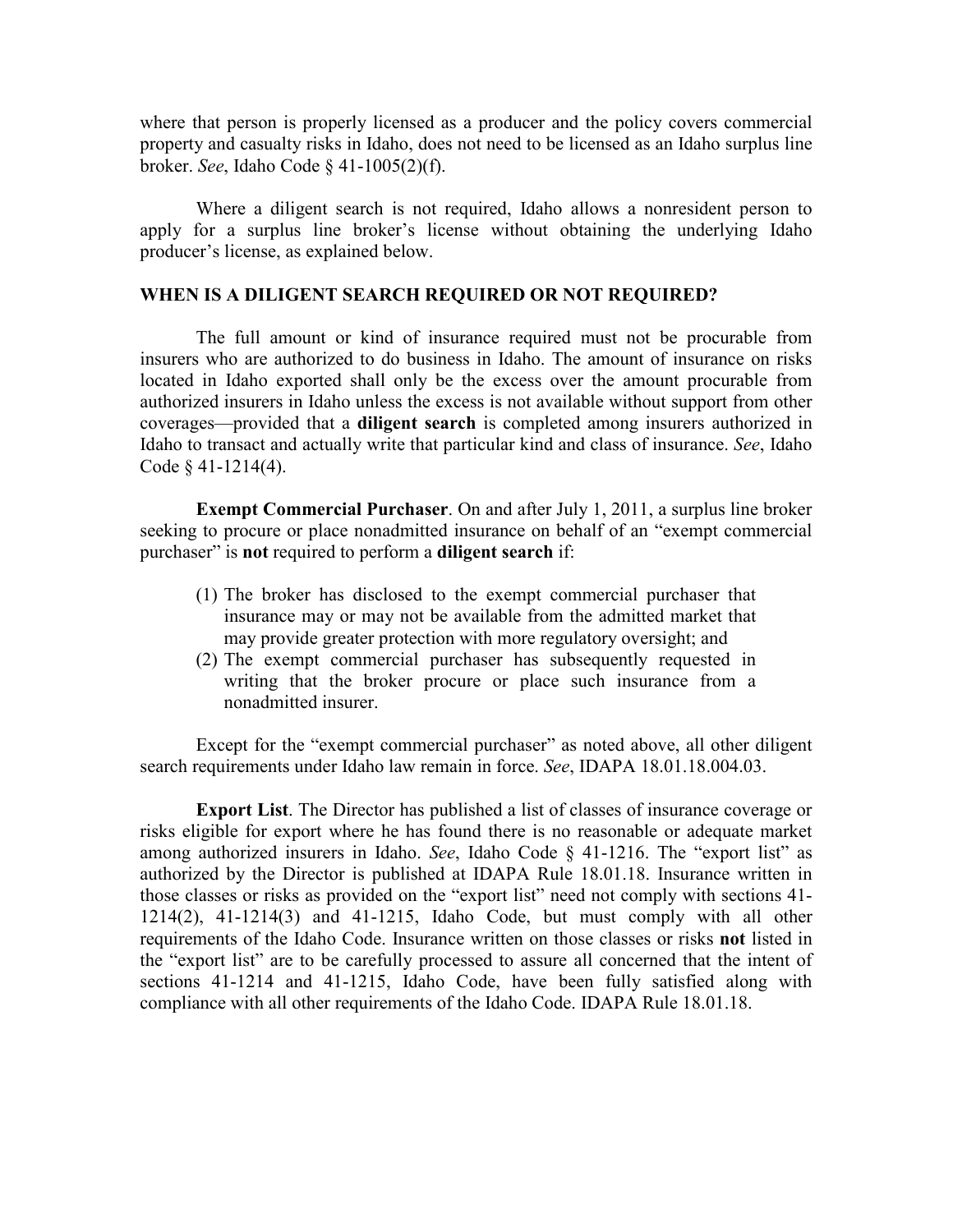# WHAT ARE THE ELIGIBLITY REQUIREMENTS FOR NONADMITTED INSURERS?

The NRRA restricts the eligibility requirements a state may impose on nonadmitted insurers. See, 15 U.S.C. § 8201, et seq. For nonadmitted insurers domiciled in a U.S. jurisdiction, a broker is only permitted to place nonadmitted insurance with such insurers provided that said insurers:

- (1) are authorized to write such business in their state of domicile and maintain the minimum capital and surplus requirements under Idaho law or \$15,000,000, whichever is greater [See, Idaho Code § 41-1214(6)]; and
- (2) are on the "White List" as provided by law. [See, Idaho Code § 41- 1217 and IDAPA 18.01.65.021.]

For nonadmitted insurers domiciled outside the United States, a broker may place business with such insurers provided the insurers are listed on the Quarterly Listing of Alien Insurers maintained by the International Insurers Department of the NAIC.<sup>1</sup>

## WHAT ARE THE KEY DEFINITIONS FROM IDAHO LAW AND THE NRRA?

Idaho Code  $\S$  41-1213(5) defines the term "exempt commercial purchaser" as follows:

(a) "Exempt commercial purchaser" means any person purchasing commercial insurance who, at the time of placement, meets the following requirements:

(i) The person employs or retains a qualified risk manager to negotiate insurance coverage.

(ii) The person has paid aggregate nationwide commercial property and casualty insurance premiums in excess of one hundred thousand (\$100,000) in the immediately preceding twelve (12) months.

(iii) The person meets at least one (1) of the following criteria:

- 1. The person possesses a net worth in excess of twenty million dollars (\$20,000,000) as such amount is adjusted pursuant to the provisions of paragraph (b) of this subsection.
- 2. The person generates annual revenues in excess of fifty million dollars (\$50,000,000) as such amount is adjusted pursuant to the provisions of paragraph (b) of this subsection.
- 3. The person employs more than five hundred (500) full-time or full-time equivalent employees per individual insured or is a member of an affiliated group employing more than one thousand (1,000) employees in the aggregate.
- 4. The person is a nonprofit organization or public entity generating annual budgeted expenditures of at least thirty

 $\overline{a}$ 

<sup>&</sup>lt;sup>1</sup> Sentence was revised in April 2012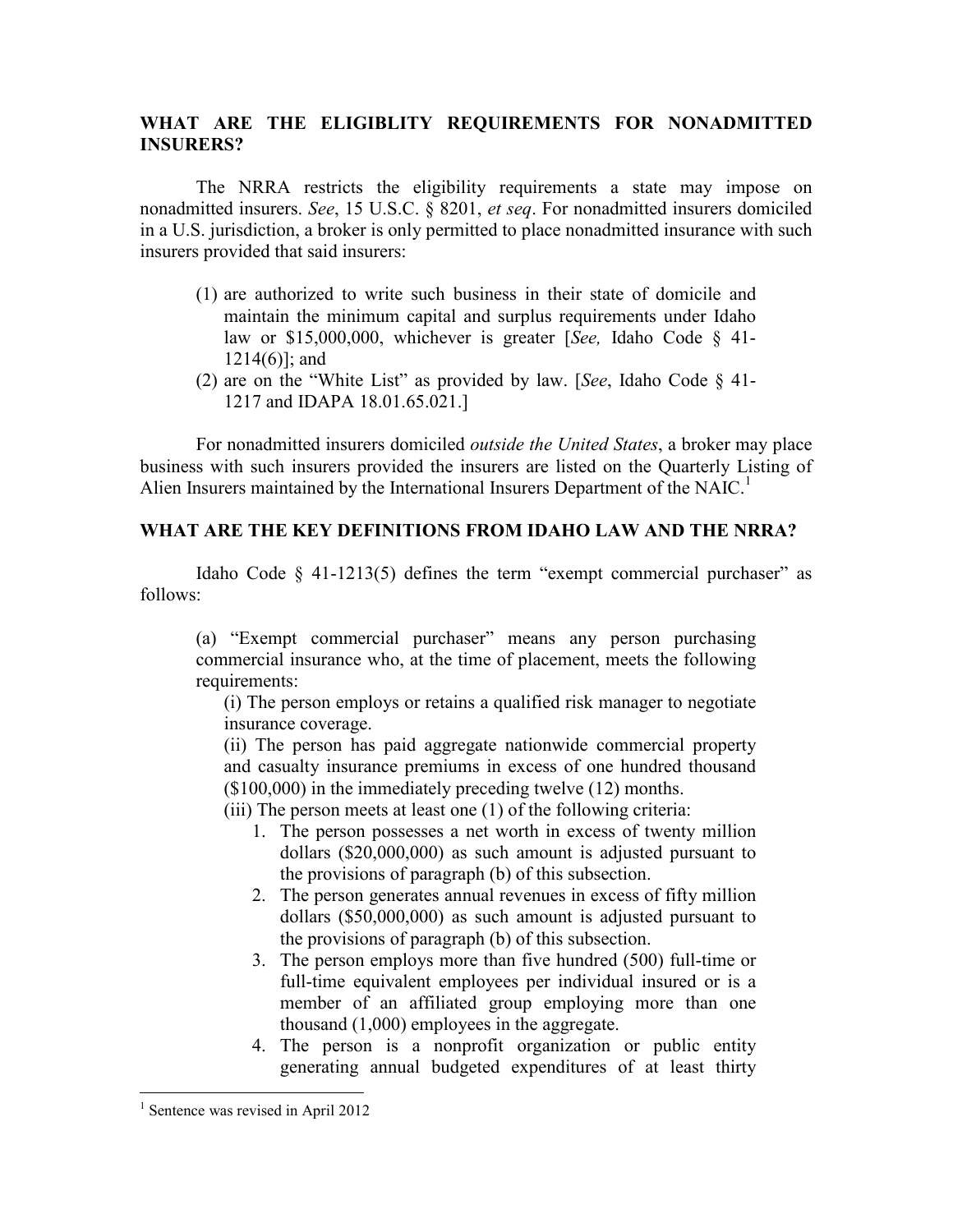million dollars (\$30,000,000) as such amount is adjusted pursuant to the provisions of paragraph (b) of this subsection.

5. The person is a municipality with a population in excess of fifty thousand (50,000) persons.

(b) The amounts provided in subparagraph (iii) 1., 2., and 4. of paragraph (a) of this subsection must be adjusted to reflect the percentage change for the five (5) year period in the consumer price index for all urban consumers published by the bureau of labor statistics of the United States department of labor.

Idaho Code § 41-1213(5). See, also, 15 U.S.C. § 8201, et seq.

Idaho Code  $\S$  41-1213(7) defines the term "home state" as follows:

 $(7)(a)$  "Home state" means:

(i) The state in which an insured maintains its principal place of business or, in the case of an individual, the individual's principal residence; or

(ii) If one hundred percent (100% ) of the insured risk is located out of state, the state to which the greatest percentage of the insured's taxable premium for that insurance contract is allocated.

(b) If more than one (1) insured from an affiliated group are named insureds on a single nonadmitted insurance contract, then "home state" means the home state, as determined pursuant to the provisions of paragraph (a) of this subsection, of the member of the affiliated group that has the largest percentage of premium attributed to it under such insurance contract.

(c) For the purposes of this subsection, "principal place of business" means the state where the insured maintains its headquarters and where the insured's high level officers direct, control and coordinate the business activities of the insured.

Idaho Code § 41-1213(7). See, also, 15 U.S.C. § 8201, et seq.

Idaho Code § 41-1213(8) defines the term "qualified risk manager" as follows:

(8) "Qualified risk manager" means, with respect to a policyholder of commercial insurance, a person who meets all of the following requirements:

(a) The person is an employee of, or a third party consultant retained by, the commercial policyholder;

(b) The person provides skilled services in loss prevention, loss reduction or risk and insurance coverage analysis, and purchase of insurance; and

(c) The person: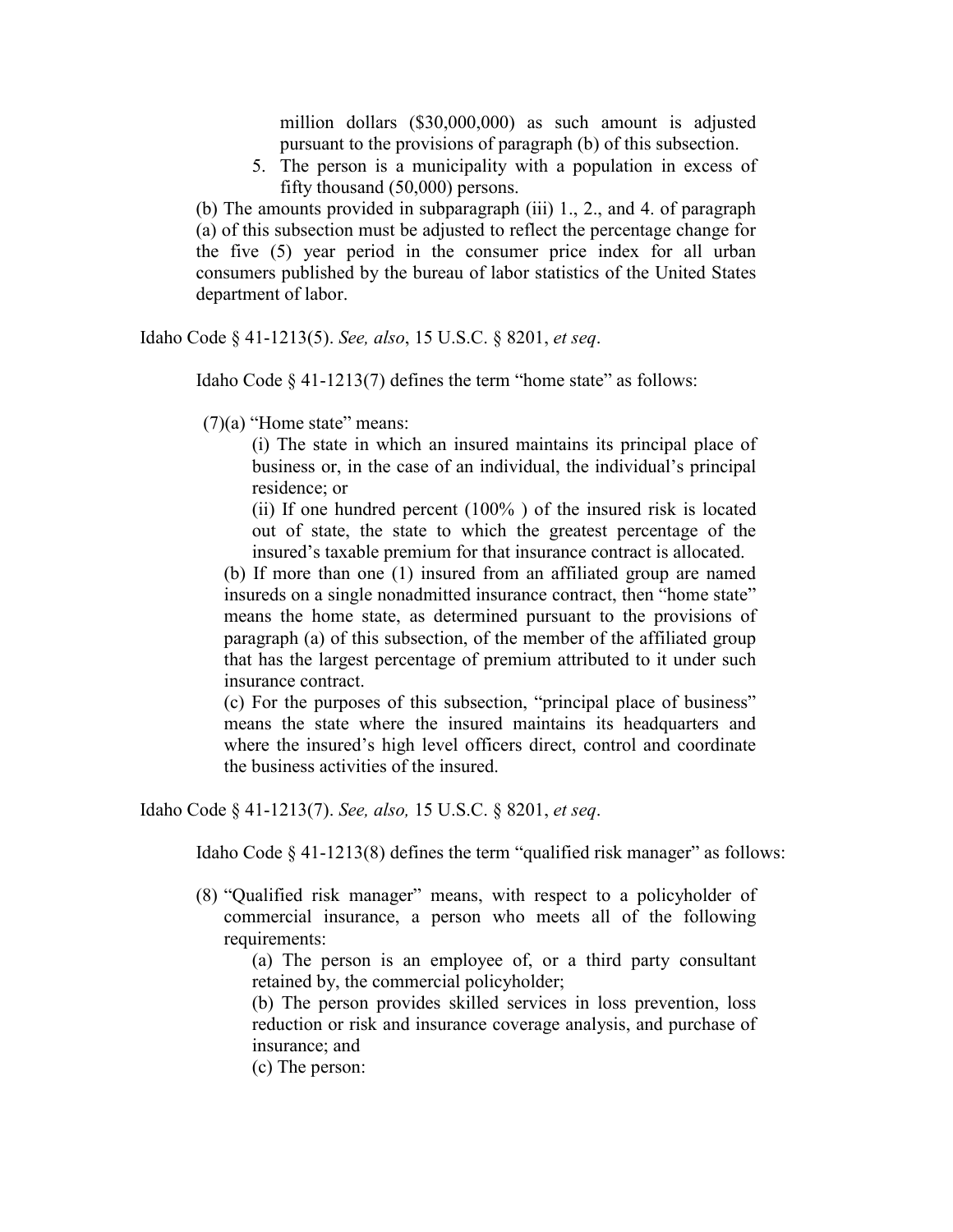(i) Has at least ten (10) years of experience in risk financing, claim administration, loss prevention, risk and insurance coverage analysis or purchasing commercial lines of insurance; or

(ii) Has a graduate degree from an accredited college or university in risk management, business administration, finance, economics or any other field determined by a state insurance director or other state regulatory official or entity to demonstrate minimum competence in risk management; or

(iii) Has at least seven (7) years of experience in risk financing, claims administration, loss prevention, risk and insurance coverage analysis or purchasing commercial lines of insurance and has one (1) of the designations specified in subparagraph (iv)1. through 5. of this paragraph; or

(iv) Has a bachelor's degree or higher education from an accredited college or university in risk management, business administration, finance, economics or any other field determined by a state insurance director or other state regulatory official or entity to demonstrate minimum competency in risk management; and either has three (3) years of experience in risk financing, claims administration, loss prevention, risk and insurance analysis or purchasing commercial lines of insurance, or has one (1) of the following designations:

1. A designation as a chartered property and casualty underwriter (CPCU) issued by the American institute for CPCU and insurance institute of America;

2. A designation as an associate in risk management (ARM) issued by the American institute for CPCU and insurance institute of America;

3. A designation as a certified risk manager (CRM) issued by the national alliance for insurance education and research;

4. A designation as a RIMS fellow (RF) issued by the global risk management institute; or

5. Any other designation, certification or license determined by a state insurance director or other state insurance regulatory official or entity to demonstrate minimum competency in risk management.

Idaho Code § 41-1213(8). See, also, 15 U.S.C. § 8201, et seq.

Other general terms applicable here are defined as follows: